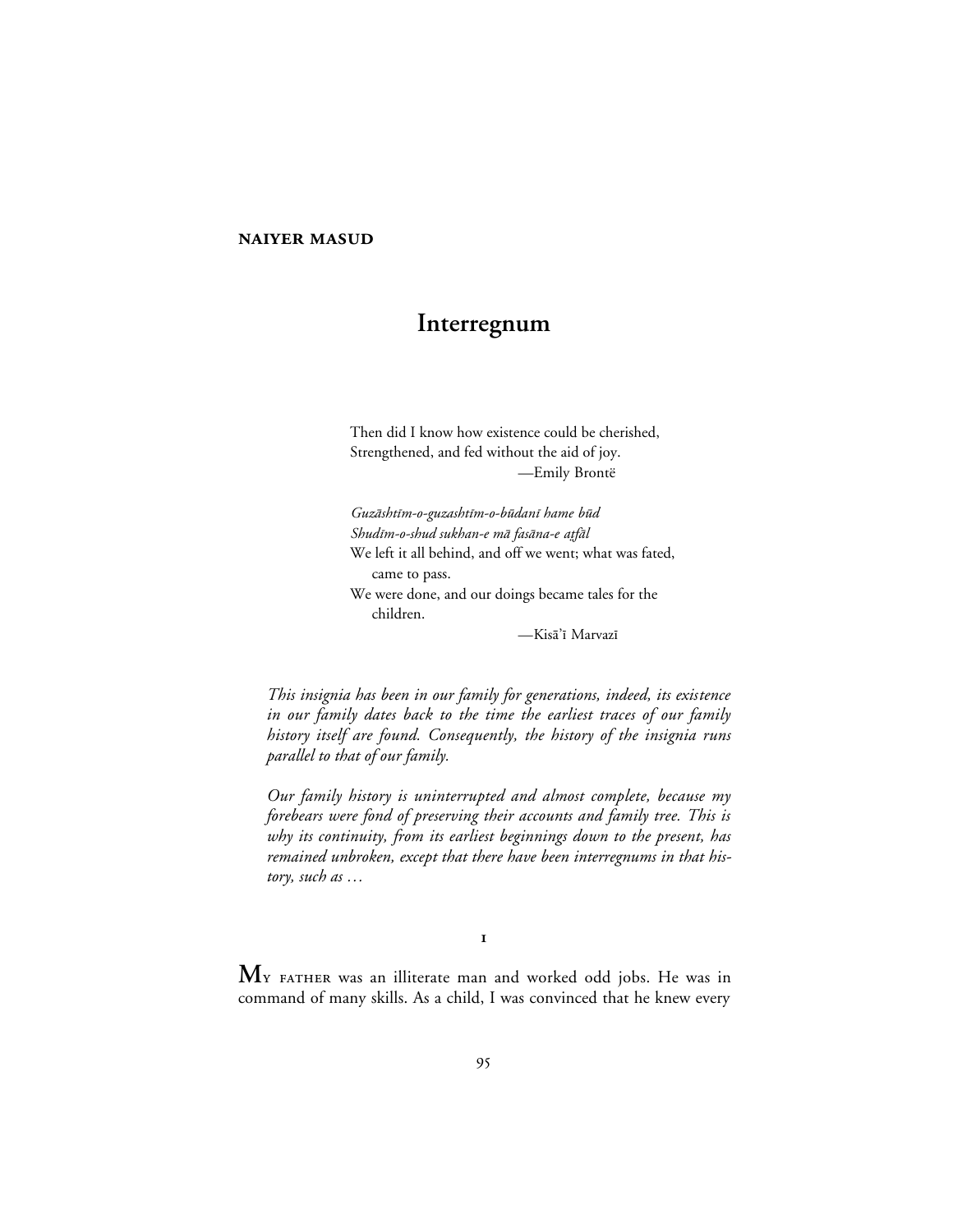craft there was, but his true skill was masonry, which was also his true profession. Still, if because of bad weather or some other reason he couldn't find masonry work, he would do wood carving or something else instead.

I grew up at his knee and after I opened my eyes his was the only face I saw for a long time. I have no real memory of my mother, although I do remember certain things from the time I was still at her breast. I used to cry a lot in those days. But my father, rather than amuse me, would just lay me flat in his lap and gaze silently at my face until, as I looked into his, I would quiet down on my own. Obviously, my father couldn't have looked after me all by himself; he had to work, after all. But from the memories of that time, which cannot be trusted anyway, my mind has preserved no other image than his face, and even of that image only this much: in a verandah**,** he is bent over me gazing at me silently, and along with his face I see a part of a high ceiling, a few tattered red and green paper decorations hanging from its beams.

As I grew in awareness, I realized that my father stayed away from the house for fairly long stretches of time. This happened with such clockwork regularity that I soon developed an intuitive sense of his departure and arrival times. At both these times, indeed slightly earlier, I would kick up quite a ruckus. As he would leave, I would pick up pieces of bricks from the rubble in the courtyard and hurl them at him, until some wornout old crone from the neighborhood would come and pick me up. There were quite a few such women near our house, and a couple of them remained with me while my father was out. Often they would be accompanied by filthy-looking children. My anger would subside after my father had left and I would be absorbed in either listening to the stories these women told me or playing with the children. But as the time of his arrival approached, I'd start fussing all over again. The moment he stepped into the courtyard I would rush at him and start hitting him with my small, weak hands. Now he would kick up a ruckus even greater than mine. He would scream and flail in agony, as though I had crushed his bones to pieces. Finally, I would calm down and attend to him. He would baby-talk the instructions like a child, and I would accordingly massage his body, stroke it gently or blow on it, wiping away mock blood from his mock wounds, pouring imaginary medicinal mixtures into his mouth from equally imaginary vials, while he, to indicate how awful they tasted, made such horrible faces that I would break into laughter.

At that time, indeed until his last hour, I did not know that he was my real father. I used to think that he was an old servant of my family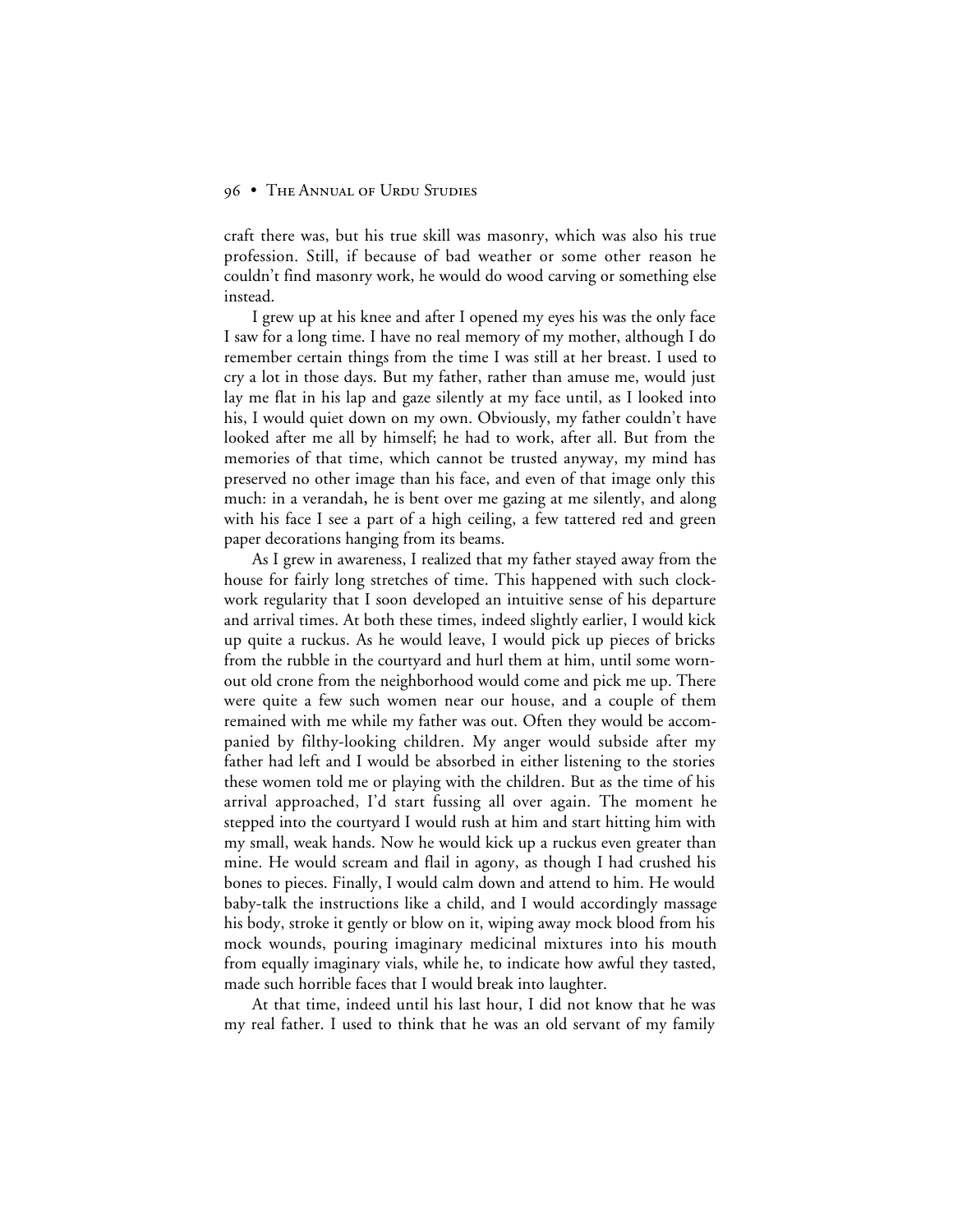who had loyally brought me up. And he was more to blame for this misunderstanding than I was. He treated me really as though I were his master's son. Accordingly, I treated him badly. But I also loved him, in my own wild way, which meant there were always a few minor wounds somewhere on his body.

When I was a little older, his departures began to bother me even more. Now, sometimes, I would hide his tool bag, or replace a few tools with pieces of wood or brick, until he began to store the bag on a shelf high up on the wall. When the shelf came within my reach, the bag disappeared one day. For the next several days, my father did not go out. Instead, he settled in the verandah under the red and green ceiling decorations and set to carving in wood. He worked with such concentration that I was afraid to intrude on him. But I was even more afraid that he might soon give up his carving, grab his masonry tools, and go out to work. So I tried to come up with a way to get hold of the bag and make it disappear permanently. I went searching for it throughout the house without telling him what I was after. Most of the doors opening into the inner halls remained closed and I did not know what lay behind them. Their corroded old-fashioned padlocks made one think that they hadn't been opened for ages, their keys most likely long since lost. The bag, I concluded, was not behind those doors. But the house also had many doors that were not locked. Behind them I discovered empty rooms and chambers. One could tell they had been repaired only recently after their furnishings had been moved out. Some still had water on the floors. That my father had also done masonry work in our home surprised me**.** Marveling at this, I wandered off to a large door near the western wall of the house. It was a double door. The figure of a fish was engraved on each panel. I had been unaware of its existence in the house. For a long time I contemplated about what might lie behind it, pressing it firmly with my hand as I thought. I was certain this door did not lead to an empty room. To confirm this, I opened it just slightly and peeked inside.

My eyes first encountered a series of long wooden shelves. Then I saw many oversized books neatly arranged on those shelves. My schooling had not yet begun, but I felt faintly drawn to the books, so I stepped inside to give them a closer look. I noticed that books were also piled up on the ground near the wall directly across from me. I moved forward to have a look, but I was distracted. Beyond the stack of books an old man, his eyes closed, was lying belly-up on a mat next to the wall. Amid the scent of old papers he appeared no more than an old dog-eared book himself.

I drew back a step. I could hear my father gently tapping with his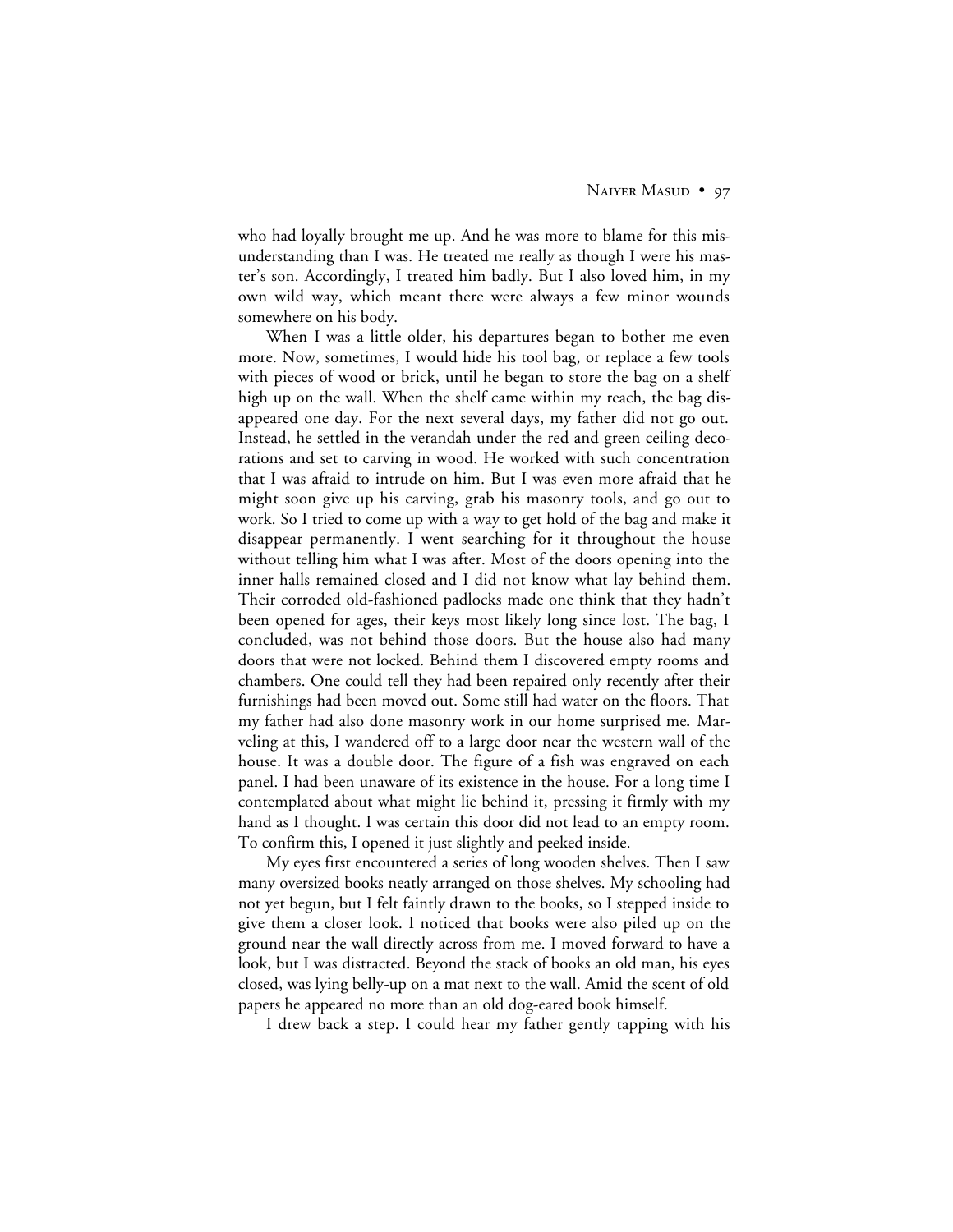hammer some distance away as I stood gawking at the old man lying on the mat. From his hair and clothing he looked to me like a beggar. I had just bent over, my hands on my knees, to take a closer look at him when his eyes popped open; he stared at me quietly for a moment, and then his lips moved.

"Come, Prince," he said. "Shall we begin the lesson?"

A lunatic! I thought, and ran to my father. He remained engrossed in his work. A length of fine silver wire was coiled around the fingers of his left hand and he held a delicate little hammer in his right. On an octagonal wooden platter which lay before him, he had used all his ingenuity to engrave in various ways designs of curled leaves, and was now pressing the silver wire into their extremely fine veins. Sensing my presence, he lifted his head and smiled softly.

"So," he said gently. "Where did you wander off to?"

"Over there … Who's that old man?" I asked.

"I see, you have found your teacher," he said and turned back to his inlay work.

"Teacher?" I asked.

"But what exactly were you looking for?" He answered with a question of his own. And I remembered.

"The bag, " I said, "the tool bag. Where is it?"

"You won't find it."

I started to get angry.

"Where is it?" I asked again.

"You won't find it."

I got even angrier. Just then he asked, "What day is it today?"

I told him, still angry, and then demanded, "Where is the bag?"

"Your lessons begin the day after tomorrow," he said with perfect equanimity.

I had just opened my mouth to yell something nasty at him when he suddenly extended his hands and drew me close to him. He gazed into my face for a very long time. The blend of hope and sadness in his eyes made me completely forget my anger. His powerful fingers were digging into my wrist and shoulder and his body was trembling gently. This image of my father was very beautiful to me.

"Let go of me, you old coot!" I said, laughing, and feebly kicked at the wooden platter. This caused some of the silver inlay to come undone. My father quickly let go of me. The wire wrapped around his fingers had left a mesh-like imprint on my wrist. I held my wrist out to him. He gently rubbed on the mesh imprint, blowing on it for a long time, and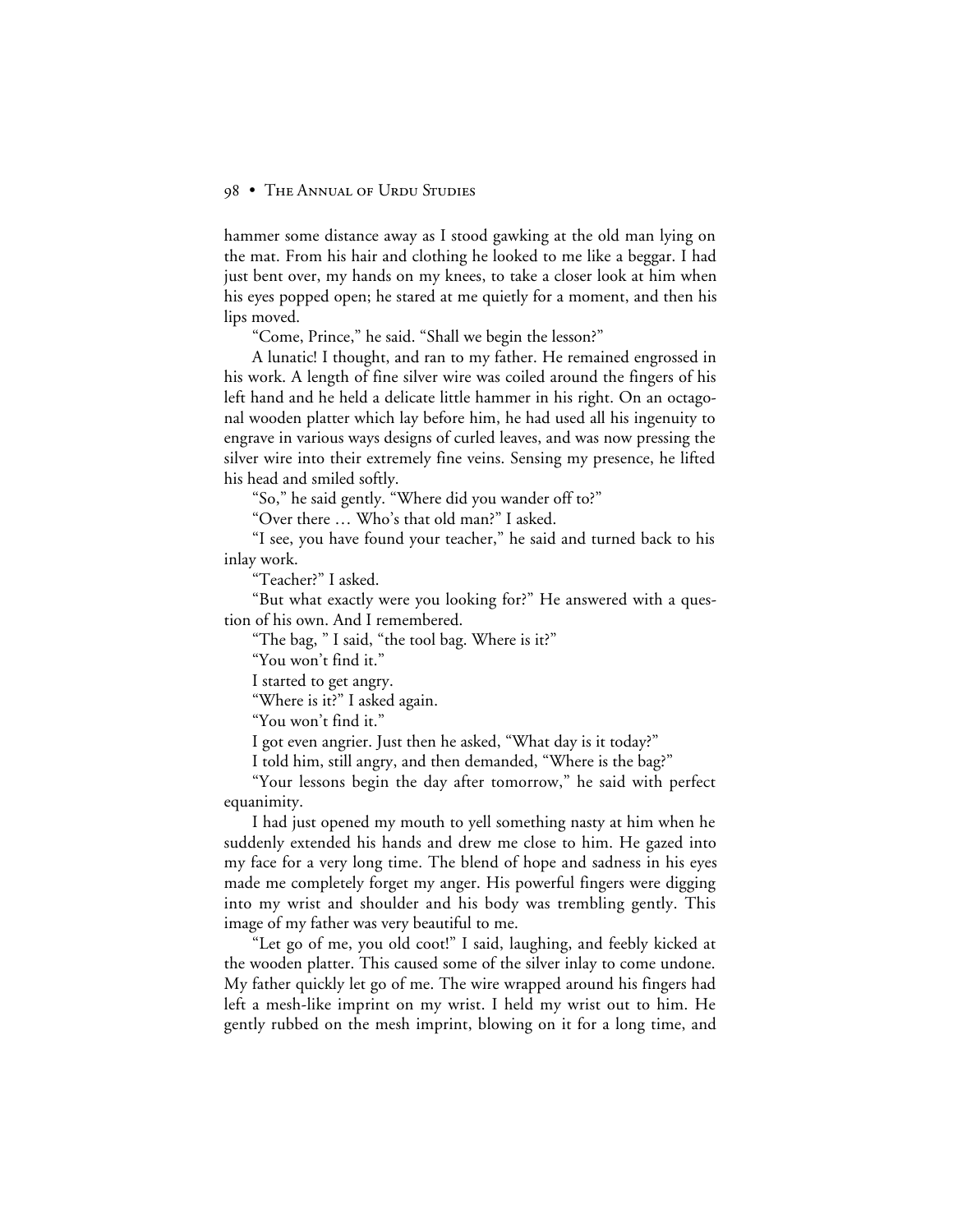then said, "Starting the day after tomorrow." And yet again, "The day after tomorrow."

 $\overline{2}$ 

The thought of beginning my lessons did not please me. All the next day I remained put out with my father. By evening, though, curiosity about my teacher got the better of me. On the third day I followed my father eagerly into the room behind the door with the fish. The teacher was squatting on the mat. My father seated me in front of him and started to pick up the books piled up on the floor and arrange them on the high shelves, until only a single book remained.

"Be a good boy," he said, "and pick it up."

All this seemed amusing sport to me. The book was heavy but I managed to lift it, and at a sign from my father I set it before the teacher. The teacher placed his hand on it and smiled softly, and I wondered why just the day before yesterday he had looked like such a beggar to me.

"Open it, Prince," he said.

Except for a few pages in the beginning the book was entirely blank. That day, holding and guiding my hand, the teacher made me write something on the first blank page. It pleased me greatly to see something from my own hand in so large a book. I wanted the teacher to have me write some more, but my father spread out his arms and drew me to him. His body trembled gently. Holding me, he spoke with the teacher for a while in hushed tones. God knows what symbolic language the two used; I couldn't understand a single word. Nestled in my father's arms, I let my eyes sweep over the row of fat tomes on the high shelves. Finally, my father walked out with me.

From then on I spent the greater part of my time with the teacher and became all but oblivious to my father, so much so that I didn't even notice for a good many days that he had once again started to go out to work, taking his tool bag along. But the teacher was always there, surrounded by big, fat books behind the fish-panel door. Perhaps he lived there. I would often see him lying belly-up near a pile of books on the floor, his eyes closed, looking like a beggar. Hearing me approach, he would open his eyes and repeat the same words:

"Come, Prince, let's begin the lesson."

He never had me read, though he did teach me how to write fairly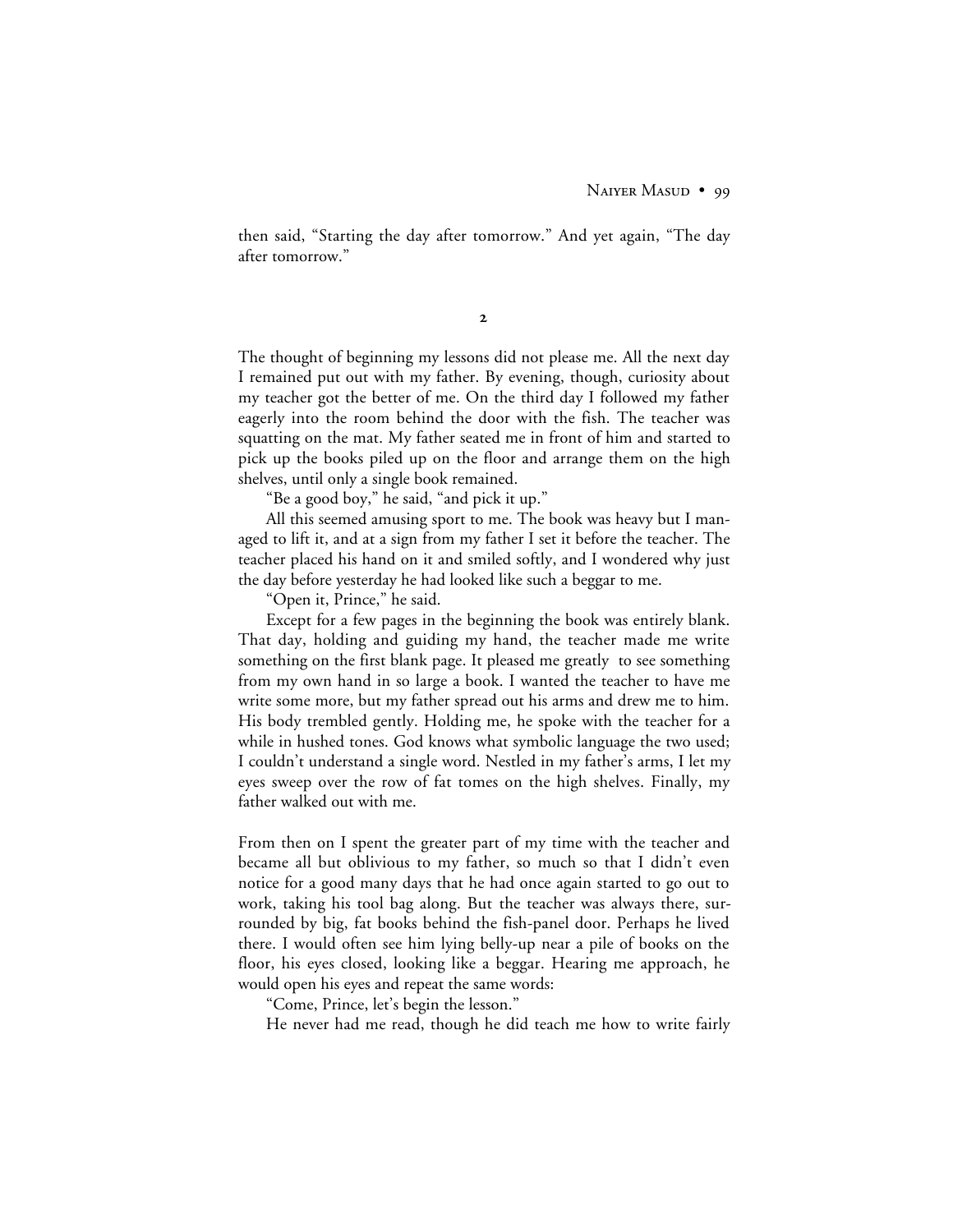quickly. Every day, after a rigorous writing exercise, he would have me sit in front of him and would commence talking. Some days he would tell interesting stories of distant times and far away places, but mostly he talked about my own city. He would tell of the fortunes of families living in different quarters of the city: how such-and-such a family in such-andsuch a quarter made its mark, how it then was ruined; which of its members survived and what condition they were in now. Interesting stories they were, but the teacher narrated them without enthusiasm, so I remembered them only as an assortment of disjointed pieces. However, he described the quarters in such a way that each of them seemed like a live human being, distinct from the others not only in disposition and character but also in appearance. He would grow excited and go so far as to claim by a single glance at a person he could tell which quarter of the city he came from, and even the different quarters he had lived in. At the time I laughed at his claim, yet today I find something of this ability in myself as well.

Sometimes, talking away, the teacher would stretch out belly-up on the mat and close his eyes, and I would start browsing through the books piled on the floor. During these browsings I discovered that I could also read, but the massive handwritten manuscripts remained entirely inaccessible to me. Some of them were not in my language, and others were so convoluted in their verbal structures and script that only after the greatest reflection could I get even the vaguest grasp of their import, and even this never stayed with me longer than a fleeting moment. On such occasions, anger toward my teacher would surge up in me; I spoke to him very rudely many times. Once, as he lay quietly listening to me with his eyes shut, something flashed inside my head.

"Are you deaf, you bum?" I yelled and picked up a heavy tome and hurled it at his chest. The very next day I was enrolled in a small school near my house.

I studied at different schools in the city. At first, my father walked me to and from school every day. When I came out after school ended for the day, I would find him quietly leaning against one of the trees some distance from the gate. The moment he saw me, he would come forward, grab my books and sometimes even try to pick me up, but I would scratch and tear at him and rip myself away. On days when he was late in coming, I would leisurely make my way home and insist the next day on going alone. Eventually I was going to and from school alone all the time. In time, I also started to go out on my own in my free time or on holidays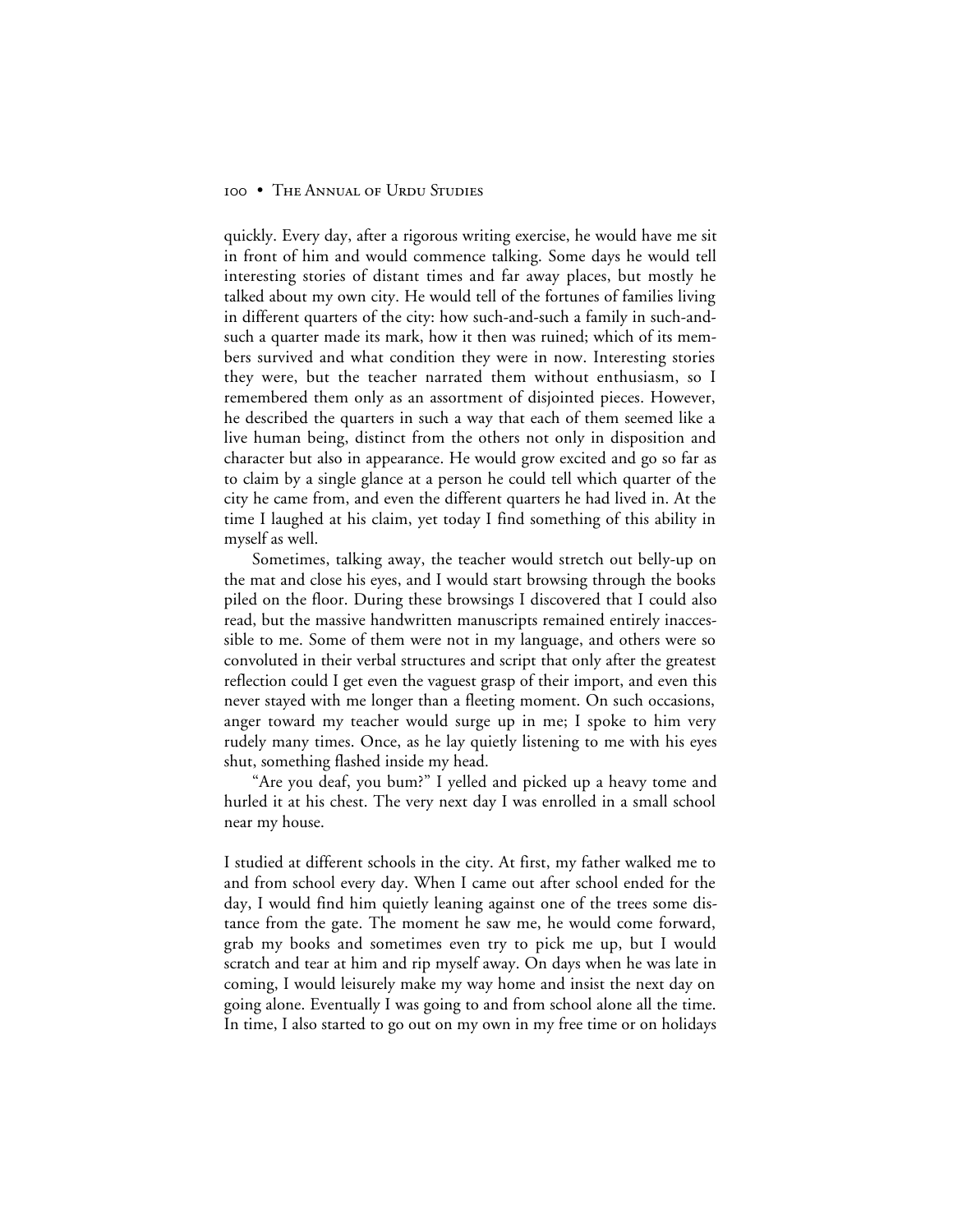and made my acquaintance during this period with good company and bad. I roamed all the different quarters the teacher had described to me: den of hypocrites, of cowards, of sycophants, and of troublemakers.

During one of these forays, I spotted my father in the market.

He was standing in the section where day-laborers and artisans gathered every morning looking for work. He had placed his tool bag between his legs and was talking softly to some people nearby when his eyes fell on me. He left his bag on the ground and hurried over to me.

"What's wrong?" he asked.

"Nothing," I answered.

He looked at me with questioning eyes for a little while and then asked again, "Has something happened?"

"No, nothing," I answered again.

"You've come to see me?" he asked, then added, "In that case, you should see me at work." He laughed softly.

Just then a laborer called out his name. My father returned to his bag, where a middle-aged man stood waiting for him. He asked my father a question, then explained something at length, repeatedly waving his hands through the air in a motion describing the shape of an arch or dome. He was wearing on his fingers several rings studded with large precious stones, and twirled them rapidly with his thumb. His loud, rasping voice stood out in the mélange of voices, but I could not make out what he was saying. Some time later my father picked up his bag and started off, following the man. It occurred to me that at least I hadn't replaced one of his tools with a piece of wood or brick. But instead of satisfaction, the thought stirred a gentle sadness in me. And the sadness surprised me. I returned home straight away. And even though I busied myself the entire day arguing over trifling matters with the teacher, I missed my father the whole time. It nagged at me that I still hadn't seen him doing his masonry work. I considered this a failing on my part, but it didn't occur to me to make up for it.

One afternoon while wandering around I found myself in front of one of my old schools. For ages, it had been lodged inside some historic old building; it was still there. The building had been dilapidated for a long time; when I'd been a student there, one of its roofs had caved in. Thereupon, my father withdrew me from the school because I had been sitting under that very roof moments before it came crashing down. Returning after such a long time I noticed that the broken-down wall around the school compound had been repaired. But the old outer wooden gate, with its flowers of iron studs and the small door in the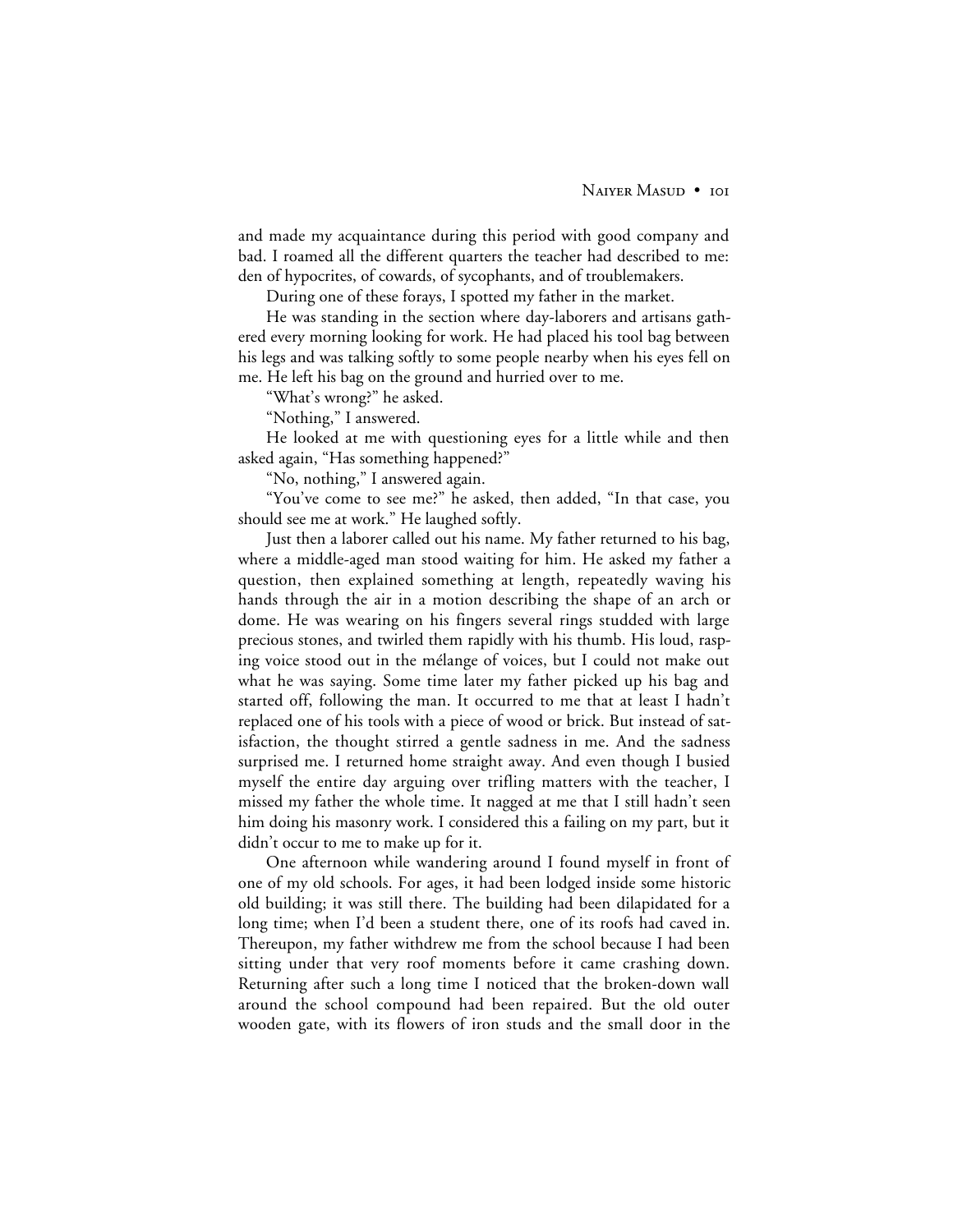lower portion of the left panel, had disappeared and been replaced with a steel grillwork gate, behind which the high archway that gave access to the main building was clearly visible. People were walking by on the other side of the archway, even though it was a holiday. Thinking I might run into an acquaintance, I went in through the gate and proceeded toward the archway. When I came close to the arch I spotted on its façade a pair of the same fish that were on the door of the teacher's room at home. I was astonished that as often as I had visited the school I had never noticed the fish until then. I gave them a close look. The arch's decaying façade was being restored. The fish, like the rest, were chipped here and there. The tail of the one on the right was missing, and the empty space had been roughly filled in with orange-colored putty which my father, leaning against a couple of diagonally mounted poles, was now carving into the shape of the fish's tail. He had wrapped a piece of cloth around his head, so I couldn't see who it was. I recognized him by his bag, which was resting against the right-hand base of the arch, a few tools peeking from its mouth. I observed him, lost in his work, for a while, then picked up a wad of the putty from the ground and tossed it at him. It struck the pole near his foot and fell back down. He looked down, laughed softly, and said, "So you've found me out."

His voice seemed to me to be coming from the gaping mouth of the broken fish. He turned back to his work and said nothing for a long while.

Finally I asked, "How long are you going to stay perched up there, you old coot?"

"You're right, it's time to go," he said. "But I still have a little work left to do. It won't take long."

In a little while he climbed down. He held an assortment of small tools in his hand, and washed some of them off in a nearby water tank. He removed the cloth from his head and used it to wipe them dry, then looked at me and smiled an exhausted smile. I took the tools from him and returned them to the bag, and the two of us started walking toward the gate. About midway he stopped, looked over his shoulder and examined his day's work for a while, then started off again toward the gate.

Four or five days later when I saw him leave the house with his bag, I asked, "Where will you be working today?"

"The same place," he said. "And I'll be back late again."

But shortly before noon that day, a fight broke out among some students; the scaffolding on the arch was jostled in the fray, and my father lost his balance and fell from where he was working on the fish to the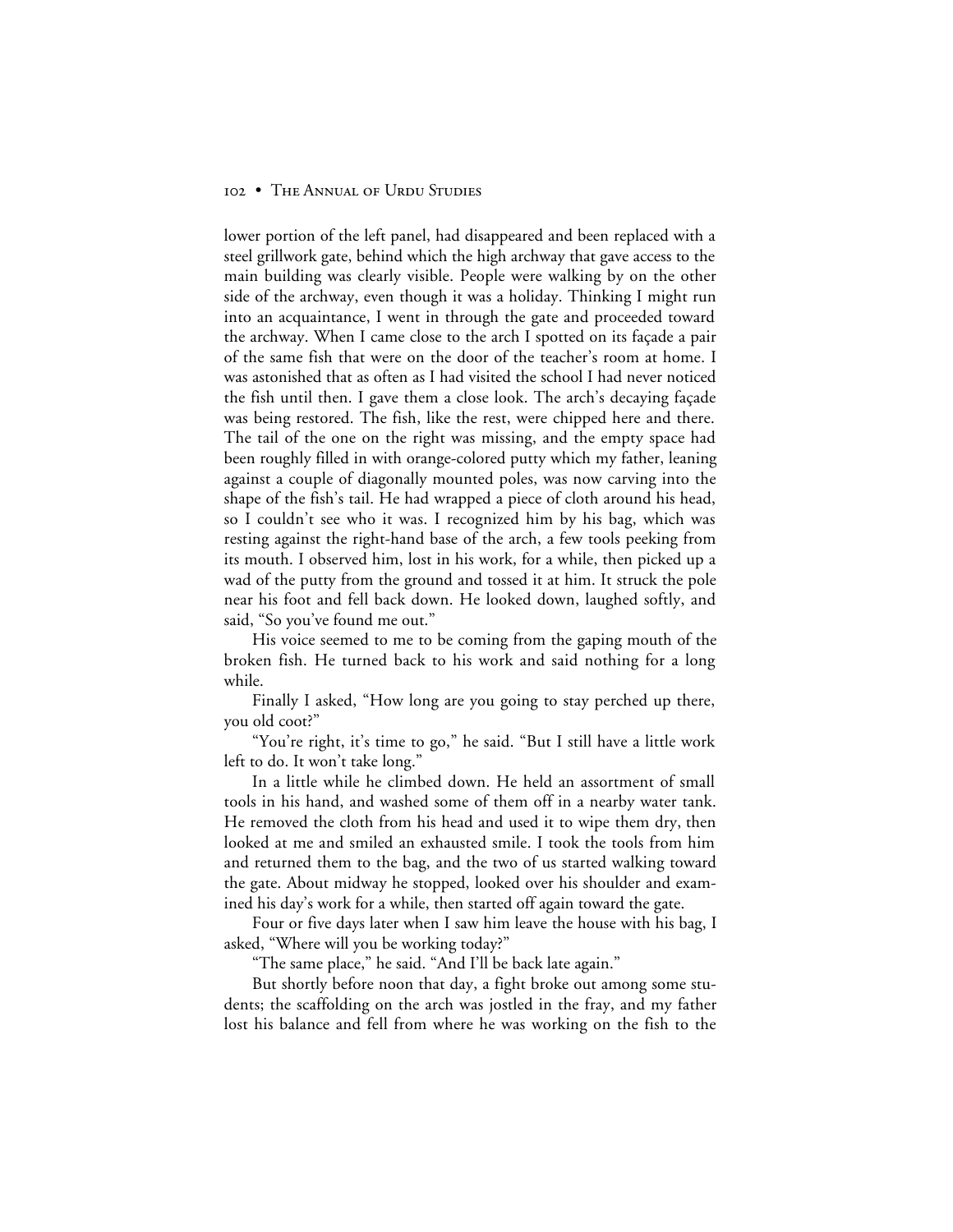school's stone floor.

At the time, I was at home arguing some trifling matter with the teacher. My father was carried home by some laborers. In their peasant dialect, they gave a vague account of the accident and returned to work. His body bore no mark of injury, but his eyes showed that he was in pain. The teacher and I laid him down on the bed.

For several days my father there lay quietly and my teacher sat silently at his bedside, while some old neighbor women looked after both of them. During this time I ventured out several times but turned back after I had gone only a short distance.

One day on my way home I thought of the arch and the broken fish on its façade. I turned around and headed for the school. This too was a holiday. I went and stood before the arch. One of the fish had been restored. The network of scales carved on its back looked as though every single scale had been cast individually and then set into the fish's body. Each scale was slightly raised in the center, tapered off around the edges, and intertwined with the neighboring scales. There was a small round hole in place of the fish's eye. I felt as if the fish were staring at me with its mouth gaping open. I turned my eyes away. On the upper portion of the other fish, the putty had been completely removed, so that a semicircle of thin bricks underneath them could be seen. Even the crude, protruding bricks described the outline of a fish. The outline sharply contrasted with the finished fish on the right and made the façade look crooked and furrowed. The scaffolding was still in place. I grabbed one of its poles and gave it a slight push; the diagonally-mounted pole at the upper end collided with the arch, making a light tapping sound. The sound seemed to me to be coming from the fish's gaping mouth. Then the sound turned into a human voice, which in its peasant dialect was inquiring after my father's condition. My eyes fell on a man standing under the arch. He was one of the laborers who had carried my father home. I briefly answered his query and he praised at length my father's skills. He used a variety of masonry terms with which I was unfamiliar. He mentioned a number of famous historical buildings in the city in whose repair and restoration he had collaborated with my father. He even told me his name and insisted that I let my father know that a laborer by that name had inquired after him. He then asked me to wait while he entered into a nearby chamber, emerging with my father's tool bag. He heaved a deep sigh as he placed the bag in my hands. He looked considerably older than my father. He heaved another deep sigh and was about to say something when somebody called him from inside the school. I saw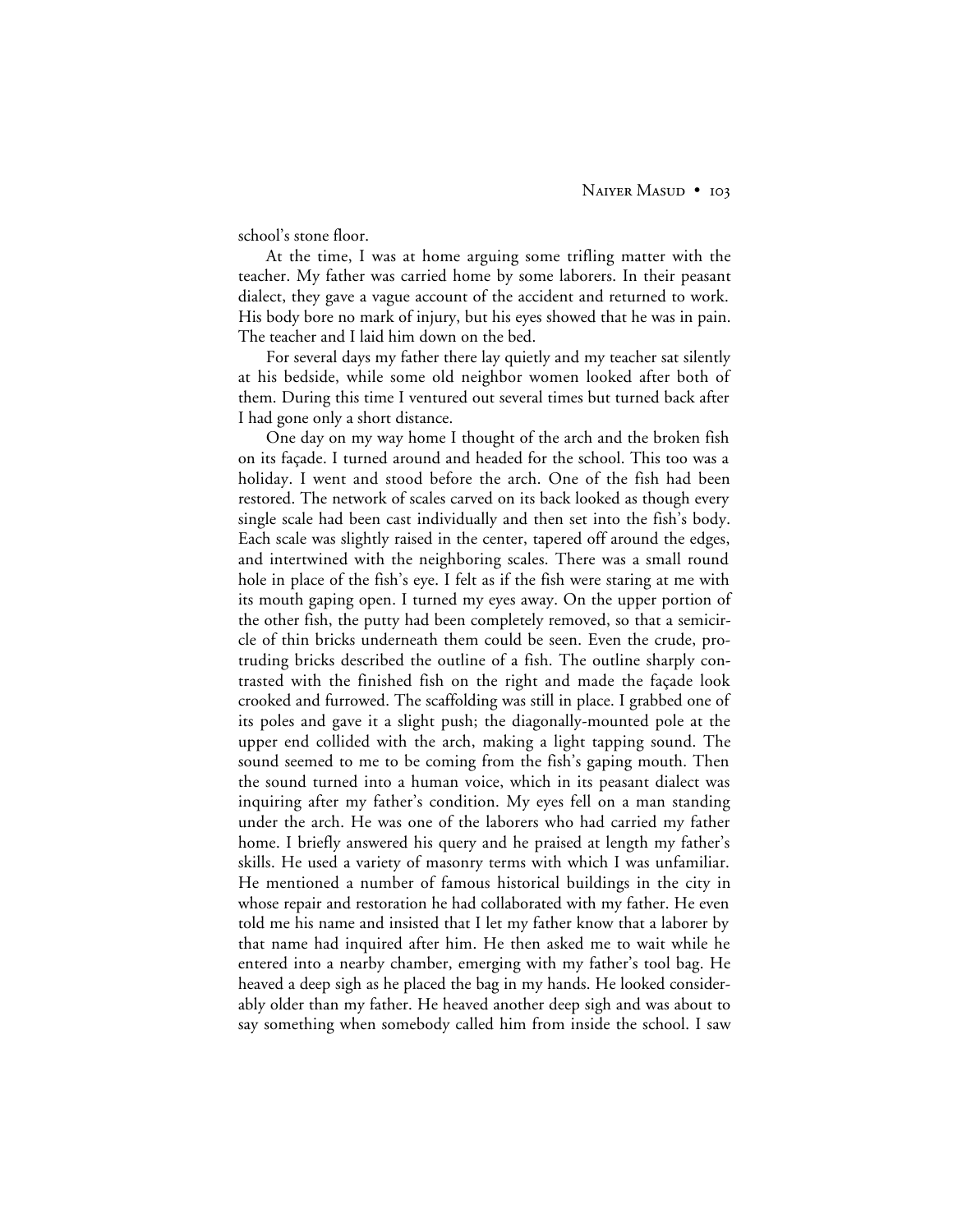him step into the arch and turn left. The tools clinked softly inside the bag, and even though I was looking down I once again felt that the fish on the right was peering at me through the hole in its eye, its mouth gaping open. I arranged the tools in the bag and went out onto the street through the school's grillwork gate. When I got home I put the bag on top of a pile of books in the teacher's room and went out.

In the verandah my father was still lying quietly as before, my teacher, still sitting at his bedside.

 $\overline{\mathbf{3}}$ 

My father couldn't go back to work after his fall at the school; in fact, he couldn't even get out of bed. For several days he lay there so perfectly still and quiet that one suspected he had sustained a brain injury and lay comatose. But once when I tried to move his bed to the book room, he indicated with his eyes that he did not wish to leave the verandah where he had spent every season up until then. Gradually he resumed talking, but in a faint voice. One day he beckoned me to come near him. And the teacher, still perched at my father's bedside, got up and withdrew to the book room.

"My work is done," said my father, making a sign for me to sit down on the bed.

I remembered how he had turned his head to look at his day's work; I sat down on the bed and placed his head on my knees.

"There's still a fish left," I said, lowering my head to look at him.

He looked at me without speaking a word. I saw in his eyes the reflection of my face along with the decorations hanging from the beams of the ceiling, or perhaps I merely imagined it. Just then he turned his face to the other side and said, "Help me sit up."

After he was seated, propped up by several pillows, he became absorbed in thought. Never before had he seemed to me to be a thinking individual. But now, sitting propped up on a pile of pillows, dressed in clean and proper clothes, he was engaged in thinking about something. Then for the first time, I vaguely suspected that he might be my real father.

"When only this house and you were left," he began, gazing at the ceiling, "I realized I had to do something."

I was certain that he was about to narrate his life story, but he continued staring silently at the ceiling and thinking. Then he turned his face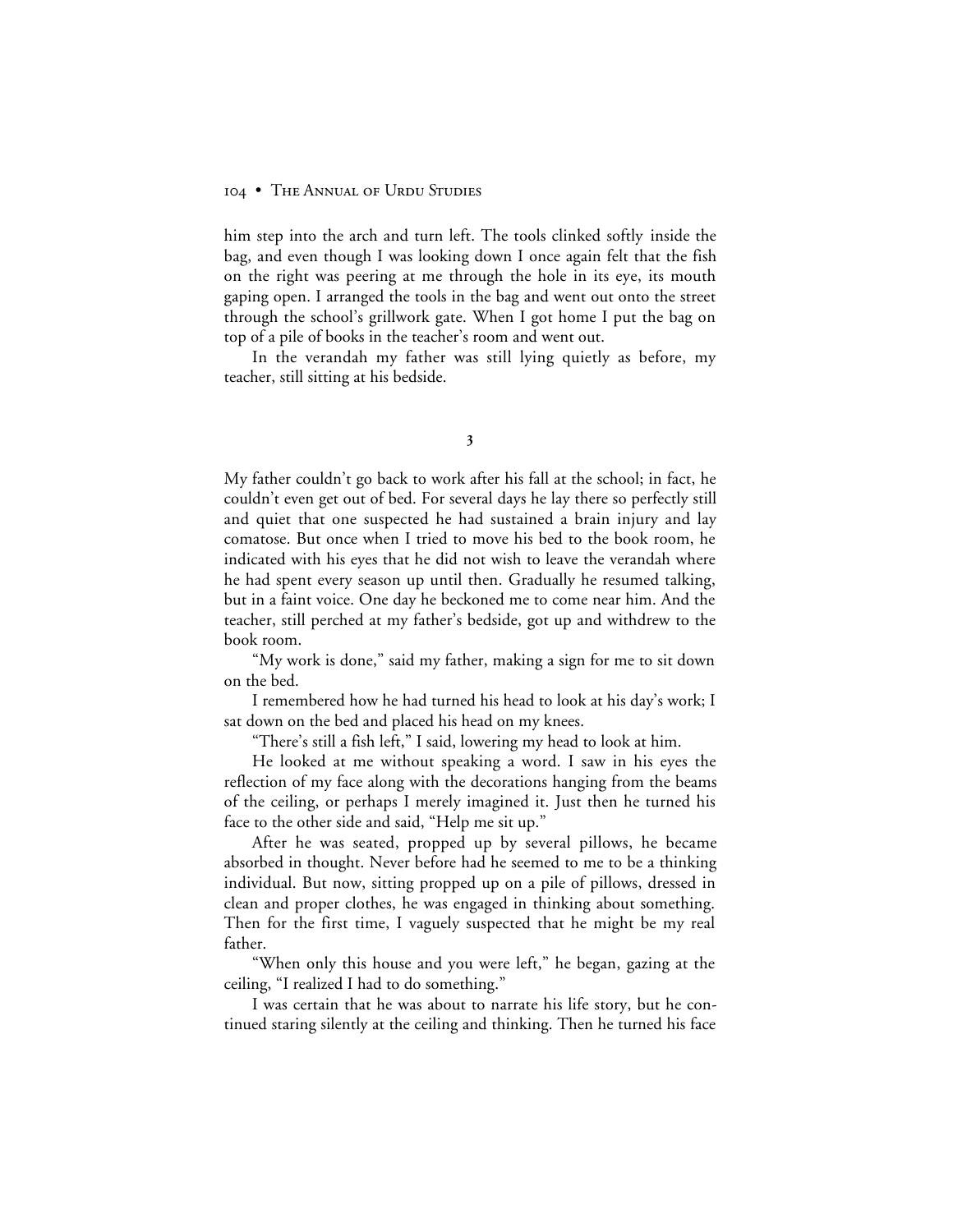aside and said, "Go. Go take a stroll."

"I don't feel like it," I said.

He took my shoulder and drew me gently toward him. His grasp was frail and his hand, tremulous.

"Only a few possessions were left," he said, almost in a whisper, "I made sure they didn't dwindle any further. It'll seem like a lot to you."

I remembered the closed doors with rusted padlocks. I said, "I don't need possessions."

"I've also added a little," he said, again in a whisper.

"I don't need anything."

"It's there somewhere, amidst it all," he said. "I didn't look for it; you do it." He paused.

"*It*"—he emphasized the word—"could be in the books too."

With that he grew visibly weaker. I ran to the teacher's room. He got up as soon as he saw me. I grabbed his hand and dragged him to my father's bed. My father turned his face to look at the teacher, and then at me. As he looked at me, he gained control over his halting breath and said, "Don't ever lose it; it is our insignia."

I looked at the teacher and asked him with a sign what my father might be referring to, but he sat deathly still as though he heard and saw nothing. My father's eyes, however, their brilliance faded, seemed to be looking at something.

"What is it?" I asked, bending over him.

"It has led to bloodshed," he said in a faint voice, and his hands tightened into fists. His breathing again grew irregular.

The teacher still sat sunk in voiceless immobility and I was at a total loss as to what to do. I was fully convinced now that I was his real son; at the same time I was confused about what to call him. So I just held his shoulders and quietly watched as different colors passed across his face. Shortly he began to look much better. And he said in a perfectly lucid and composed voice, "Go, take a stroll."

I could not say no this time. I let go of his shoulders and walked out of the house.

My father didn't last long. He spent his last days lying quietly in bed; he would groan softly now and then, but if asked what ailed him, he would not say. Once when I insisted, appearing irritated at his reticence, he said only this: "Who can say?"

Two, maybe three days later the teacher shook me awake from my afternoon nap, and no sooner had I opened my eyes than I knew that my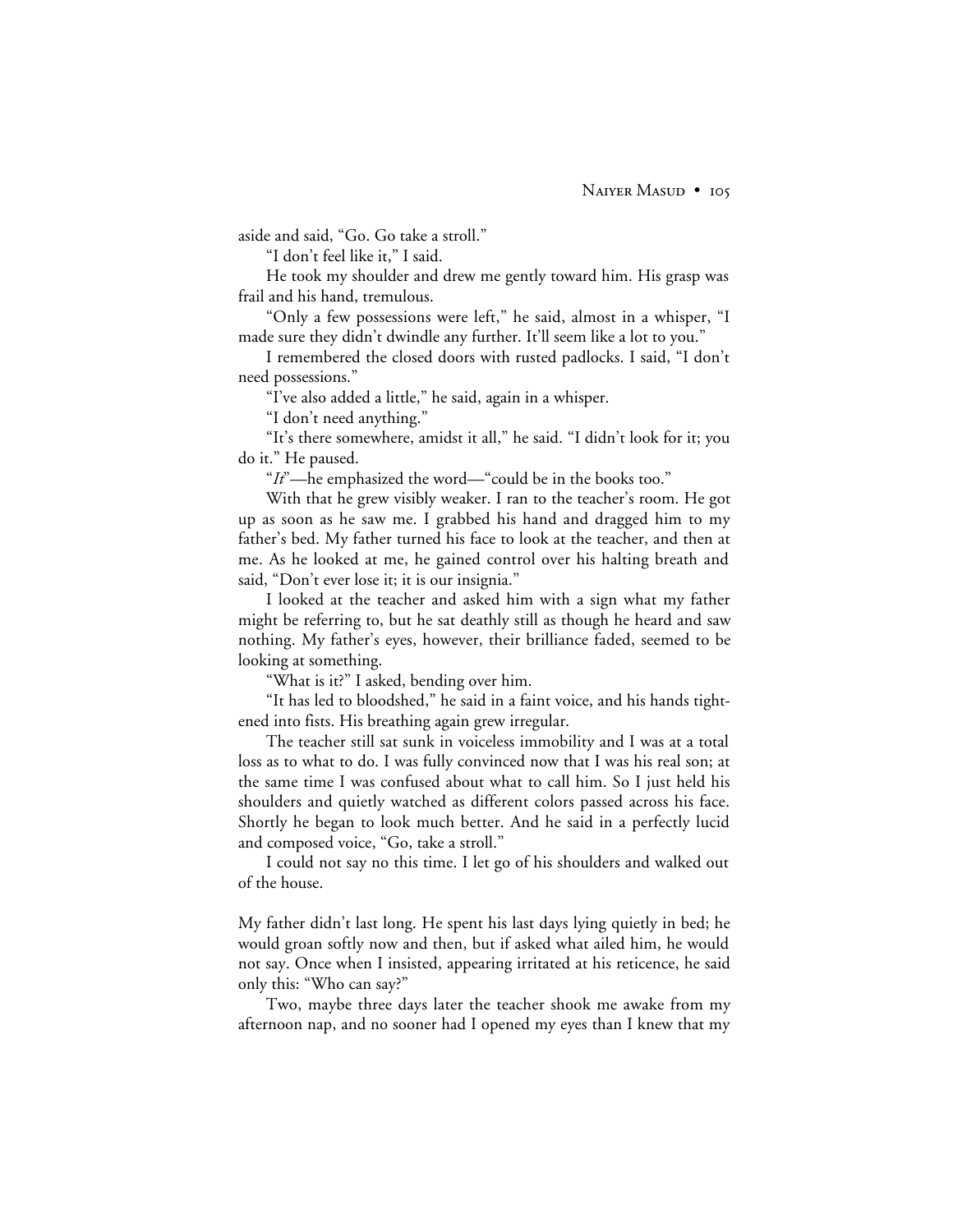father had died. But when I rushed to his bedside I found him alive. The minute he saw me he extended his hand and seized my shoulder and began to speak quickly. His voice was terribly faint. I bent over him to hear him clearly, but still I could not understand what he was saying. When I leaned closer, I could only make out that he was whispering something in baby-talk. Just then he lapsed into a coma, and at some point breathed his last.

For a while after my father's death I remained perfectly calm. With great care I consulted with the teacher about the last rites and personally decided on every detail. But when the arrangements got underway, something went off inside my head and I became very upset. In my agitation I concluded that it was not my father but I myself who had died, and further concluded that it was I who was the father. Soon the two conclusions began to look like one and the same thing and I started doing all kinds of absurd things. I picked up broken pieces of brick from the rubble in the courtyard and started throwing them onto the verandah; I lapsed into a dialogue with myself which I conducted in baby-talk. I took the water which had been prepared for the ritual cleansing of my father's body and poured most of it on myself, then dumped garbage into the remainder. I unfolded the length of white cloth which had been sent for to wrap his body and draped it around myself; and when they started off with the bier I created such hindrances that several times the body nearly fell to the ground. I made such a fuss that people even forgot to offer the customary condolences. In the end, I was seized, brought home forcibly, and locked up inside the house where the comforting words of the weeping old women so enraged me that I forgot all about my father's death. But I didn't show my anger to the old women and, quite unexpectedly, fell asleep.

I slept into the next day. I had a few dreams, but they had nothing to do with my father or his death.

For three days I remained in a daze. Several times during the day the teacher came to check on me. He would gaze at me silently for some time and then leave. On the fourth day I recalled that my father had asked me to look for something and I started rummaging for it madly throughout the house. My search took me to the fish-engraved door. I entered the room and began grabbing the books from their neat rows on the shelves and throwing them down on the floor. I riffled through them without reading. A cloud of dust settled on the floor and bookworms, like silvery fish, slithered out of the books and began crawling every which way.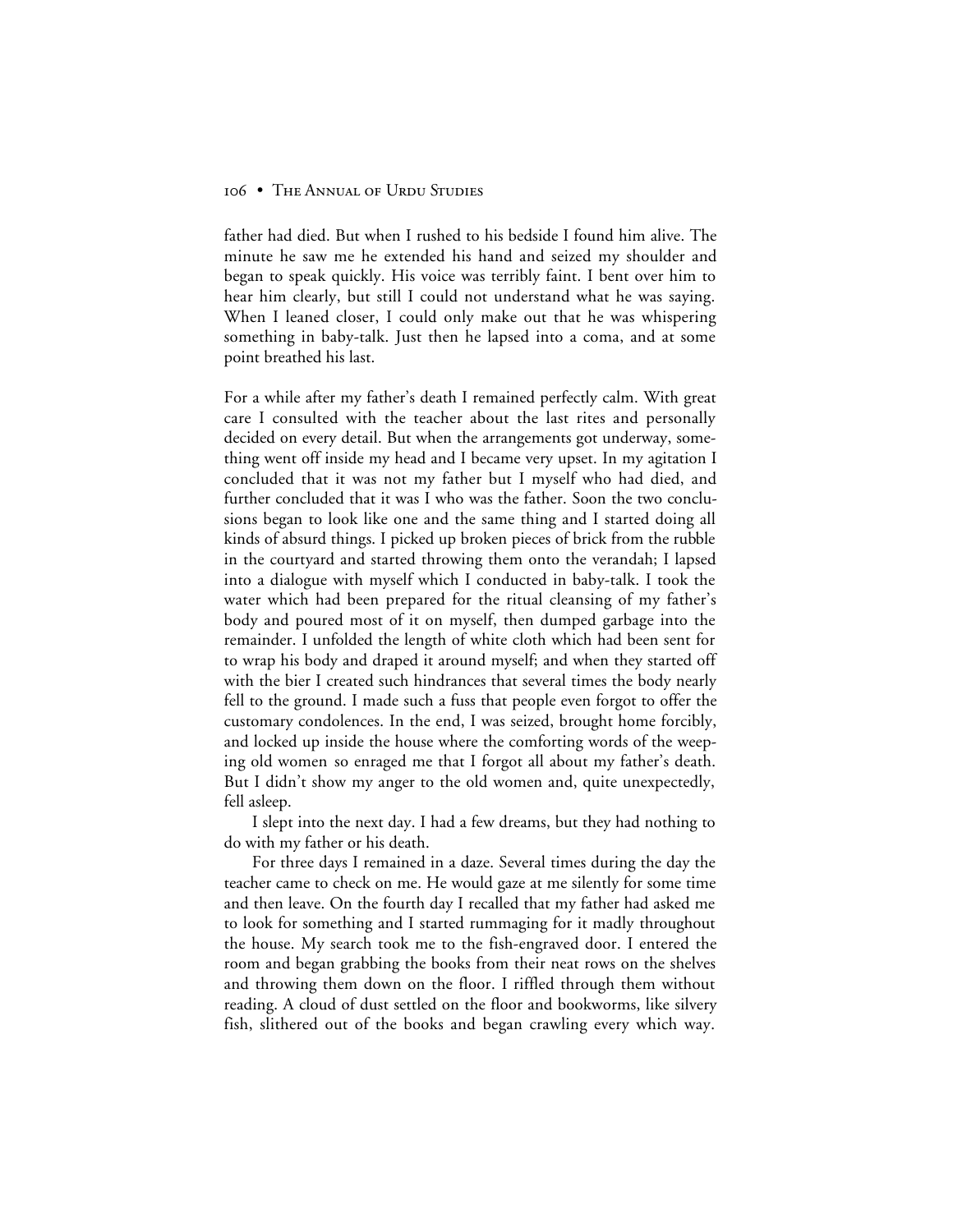Meanwhile my eyes fell on the tool bag lying on the pile of books by the mat. I sat down near the bag and lingered there for a long time. When night came, I fell asleep where I was.

That night I saw my father in a dream. He was standing in front of the arch, his head turned back to look at it and his eyes peering up at the fish he had restored. The fish returned my father's gaze with a shining eye.

The next day I picked up the tool bag, strode out of the house and went to the same spot in the market where my father used to stand. It was late and the laborers were already gone**.** Still I stood at that spot for a long time and nobody paid any attention. Finally, the teacher came along looking for me. He grabbed my hand and led me back home. When he tried to reason with me on the way, I ripped his clothes.

My wrangling with the teacher continued unabated for several days. In the end, he stopped coming to my house, but saw to it that I was sent my meals regularly. Filthy young vagrant girls and bad-postured twittering old hags would knock at the main door, stuff a bundle of food in my hands, and silently withdraw. But one day I saw my teacher standing behind the girl who had brought my food, his hands resting on her shoulder. When he saw me, he stepped forward. He gazed at me silently for a few moments and then said, pointing at his chest, "Now it's finished for *me*."

That day, for the first time, I looked at him closely in the daylight. His face was a web of wrinkles and he looked more of a beggar today than ever before. We stood facing each other for a long time without a word, and the girl went on scratching her head with both her hands. Her long nails made a rasping sound as she raked her matted hair, which made me recall the man with the slew of rings on his fingers who had hired my father in the marketplace. I thought again of the time I had picked up my father's tool bag and gone to the marketplace, and how the teacher had brought me home.

"I haven't treated you well," I said in a low voice.

Either he didn't hear my words or chose to ignore them, instead looking at me fixedly as though he expected something from me. Even earlier he sometimes looked at me that way, which provoked an involuntary anger in me. This time, too, I felt irritated and lowered my eyes. I wanted to say something, but before I could, he turned around and placed his hand on the girl's shoulder.

"Now for Tahira Bibi," he said to the girl and retreated, taking small, slow steps behind her.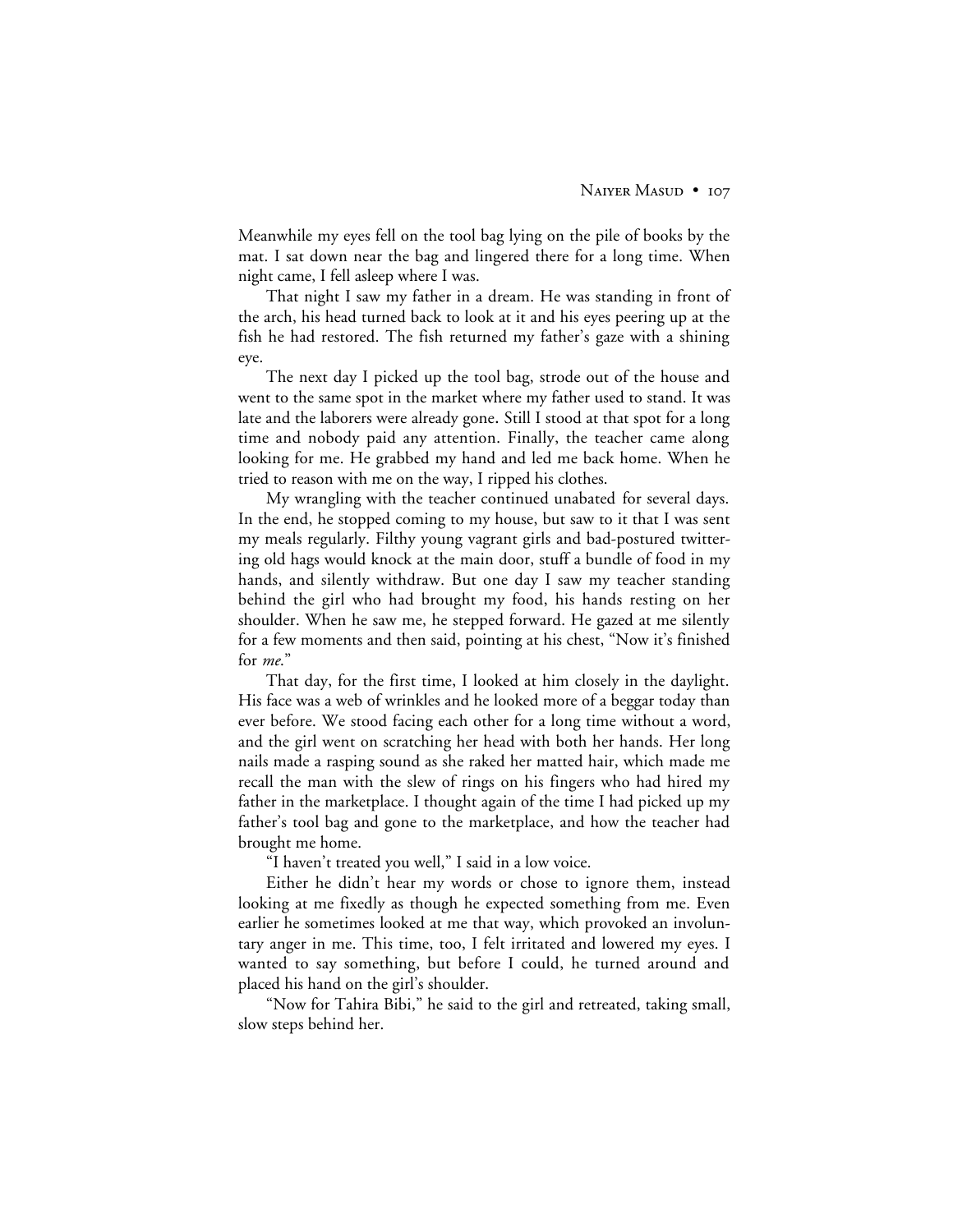When both had disappeared from view, I realized that I had failed to ask the teacher in.

I didn't know where he lived. The old women in the neighborhood could only speculate and suggest different addresses. But when I went to those addresses, I didn't find anyone who knew him. I wasted several days in this pursuit, but it did afford me the opportunity to go through more or less the whole city once again. In my wanderings I paid particular attention to the historical buildings of my city. I inspected closely the sections that had been restored and easily detected many examples of my father's handiwork. Fish carvings never failed to show up on some door or gate of these buildings. Even the doors of the city's old crumbling houses bore them. Each of the fish appeared to me to be the work of my father, and each broken fish reminded me of the one he had restored on the school archway.

During those strolls I became firmly convinced that the fish was the insignia of my city. I felt as if I had solved an obscure puzzle. At the same time, I sensed that the solution was more obscure than the puzzle. Thoughts of my father assailed me, until during one stroll, as I was approaching the ruins of a little-known historical building, I abruptly turned back. On arriving home I picked up the mat from the teacher's room and spread it out in the verandah in place of the bed where my father had last slept. Directly above the mat red and green decorations were hanging from the beams of the ceiling. I noticed that this verandah too had seen some repairs, as had the ceiling in many places, where applications of plaster were visible, except for the section with the decorations. No repairs here, and the old sagging plaster looked as though it would crumble down any day. I wished it would crumble at that very moment, and lay down on the mat and closed my eyes. Just then someone rapped at the main door.

The same girl who had accompanied the teacher on his last visit to the house was standing in front of the door. She was scratching her head with one hand and in the other she held a large piece of fruit of a sort in season then, which she kept attacking with her teeth.

"What's the matter?" I asked.

After groping a while for a suitable place to bite into the fruit, she said, "Tahira Bibi has sent word that your teacher is no more."

For a fleeting moment I imagined that the teacher was standing with his hand on her shoulder. I stared at the girl for so long that it made her blush.

"When?" I finally asked.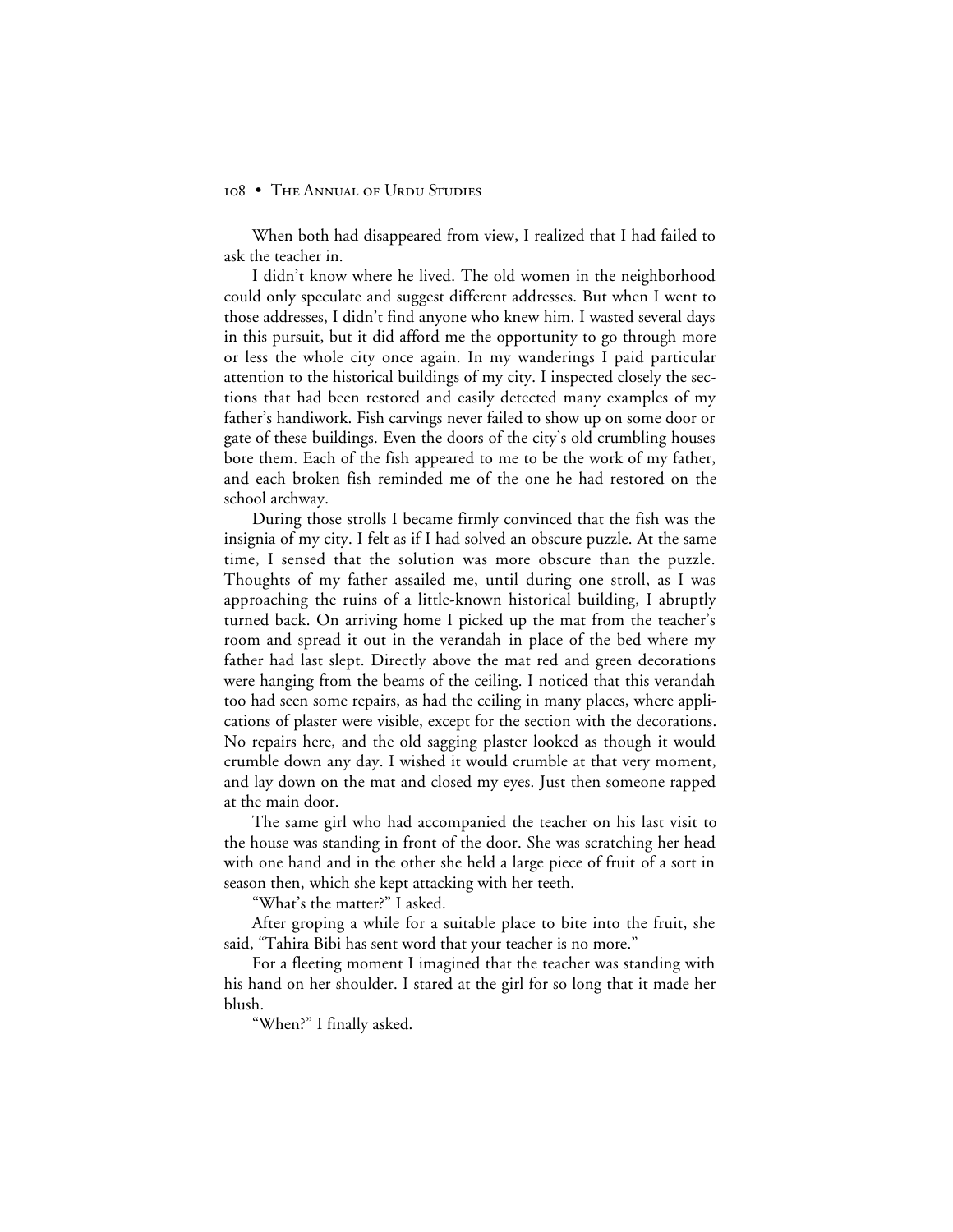"Days and days ago. I've come here three times to let you know, but you weren't home."

"Who all are in his house?"

"In the teacher's house? Nobody."

"Who looked after him?"

"Tahira Bibi. She'd come over."

"Who is she to him?"

"I don't know."

"Where does she live?"

"Tahira Bibi? Don't know."

Thereupon she turned around to leave. After a moment I closed the main door, and just as I was turning away I heard another knock at the door. I opened it. The girl was standing there again. This time she held a ball of red cloth in her hand.

"I forgot this," she said, as soon as she saw me, and handed the ball to me. "Here, take them. They're keys."

"What sort of keys?"

"I don't know. Tahira Bibi sent them."

I closed the main door.

Standing on the mat in the verandah I unwrapped the ball. It was a scrap of some thick but exceedingly soft fabric with a bunch of old-fashioned keys tied in one corner. The smell of the fruit was wafting from the cloth, so I hurriedly untied the keys and dropped the cloth on the floor at the foot of the mat and began counting the keys. Rust had recently been scraped off of some of them. The largest key, with minuscule digits engraved all the way around the eyelet, bore a resemblance to the teacher's face, but why this should be so eluded me. I put the keys under the mat, lay down once again and closed my eyes. I remembered my father's death in the very same spot, made my body rigid and stretched out my legs. I felt the softness of the fabric against my heel. With my eyes closed, I arched my body and picked up the red rag, rolled it into a ball and was about to throw it away when I noticed the smell of fruit had entirely vanished from it. As I drew it closer to my nostrils I had a hint that a different smell was trapped in it. My eyes opened involuntarily. I unfolded the scrap fully and smoothed it out on my palms. It was a large handkerchief with a green silk fish embroidered in the center. The web of scales had been embroidered with tiny stitches that had come undone here and there. But at this point my attention was focused more on the faint smell which seemed to circulate through the handkerchief than on the sight of the fish. I rolled the handkerchief back into a ball and smelled